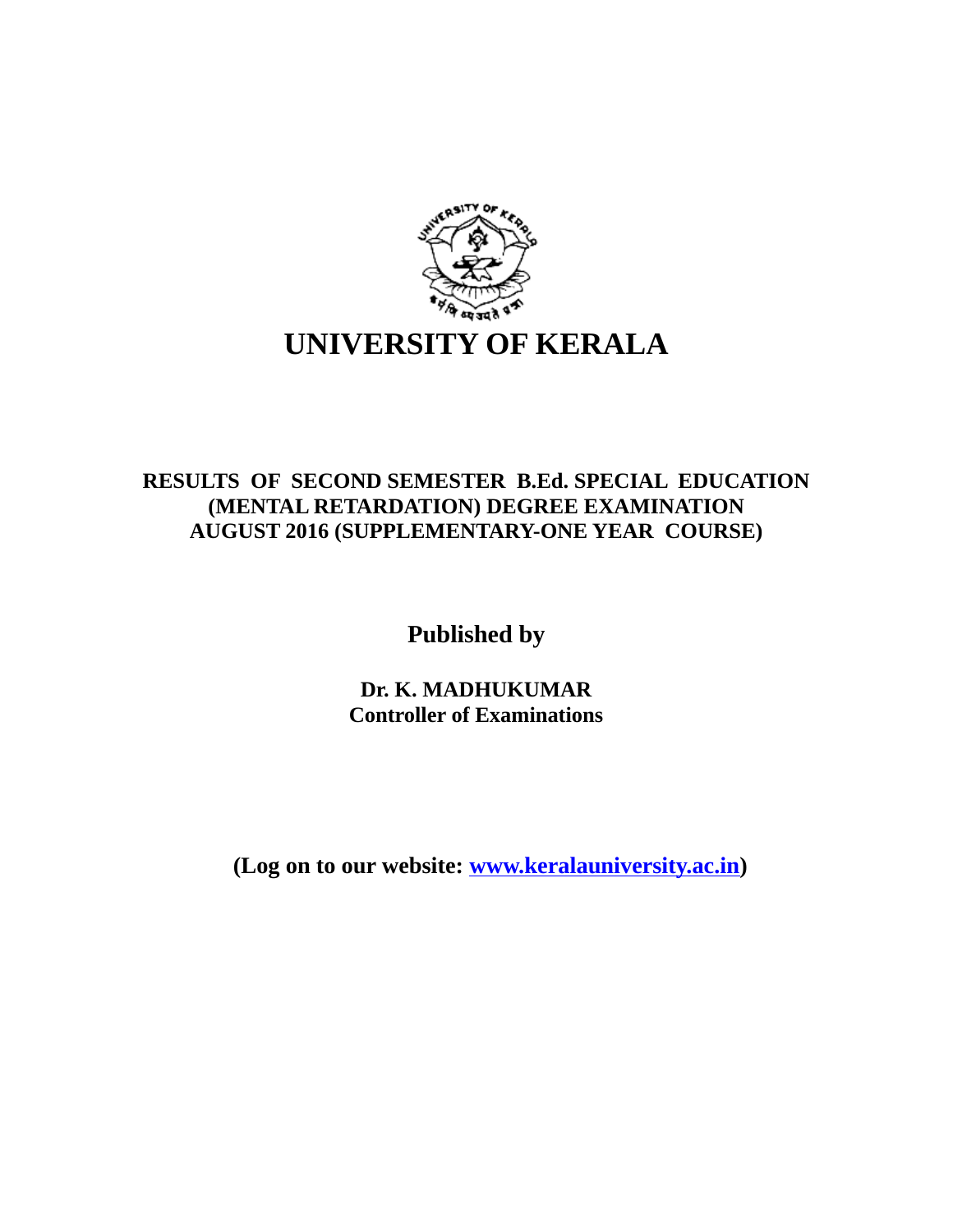**No. EG VI B/B.Ed./2018 Not to be published before 09.01.2018**

### **UNIVERSITY OF KERALA**

#### **NOTIFICATION**

#### **Results of the Second Semester B.Ed. Special Education (Mental Retardation) Degree Examination, August 2016 (Supplementary-One Year)**

- 1. The following is the Provisional list of Register Number of the successful candidate of Second Semester B.Ed. Special Education (Mental Retardation) Degree Examination, August 2016 (Supplementary-One Year)
- 2 The mark secured by the successful candidate is shown against the Register Number.
- 3. The Candidate who wish to get their answer scripts revalued/scrutinized should sent their application in the prescribed form with the required fees on or before 30.01.2018

#### **CONTROLLER OF EXAMINATIONS**

University Buildings, Thiruvananthapuram, Dated: 09.01.2018.

To

- 1. The PRO for urgent press release
- 2. Enquiry
- 3. P.S. to V.C./ P.V.C.
- 4. P.A. to C.E.
- 5. DR IV/AR (B.Ed.)/AR (Revaluation)/KUCC
- 6. EJ III Section
- 7. Stock File/File Copy/Office Copy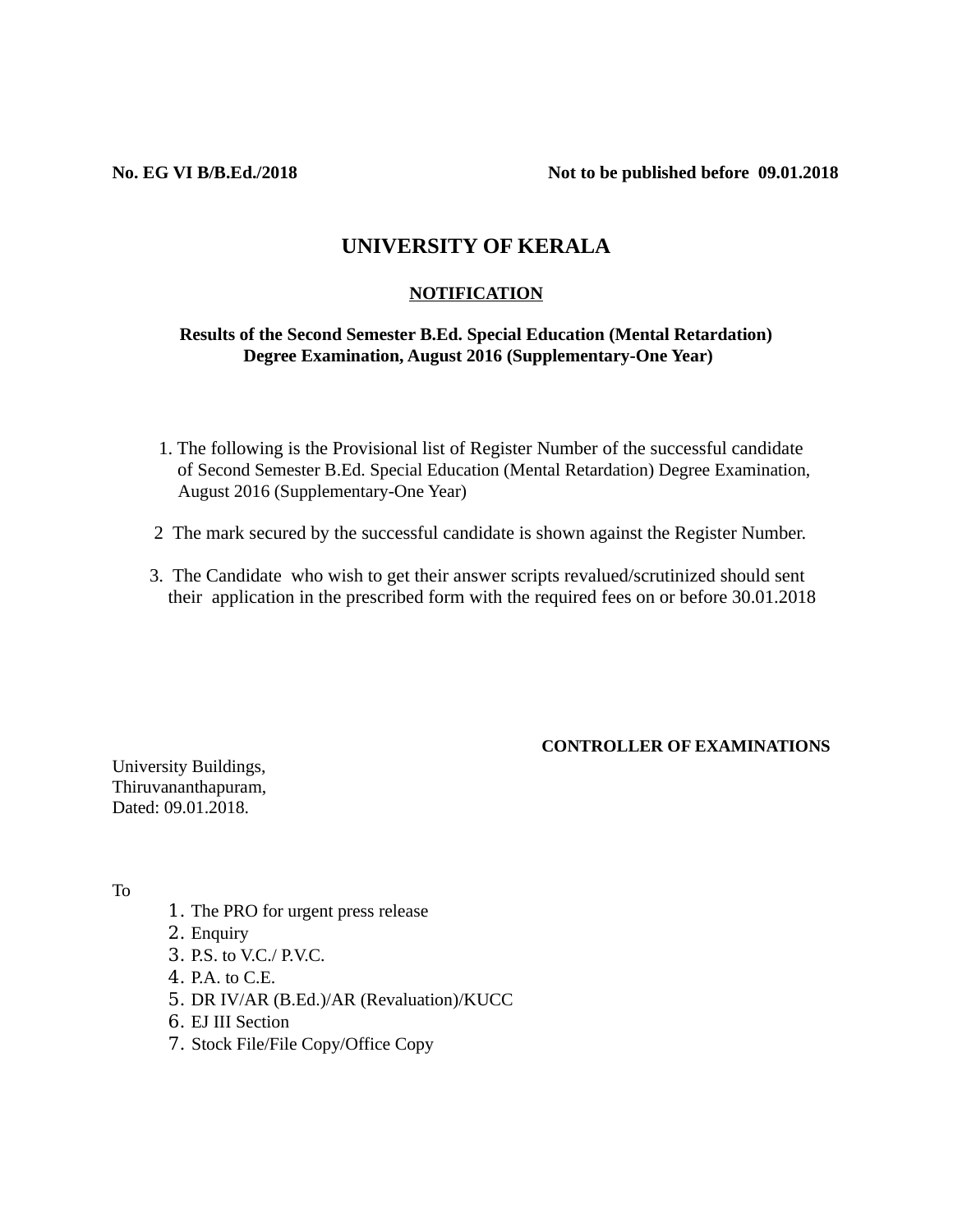# **UNIVERSITY OF KERALA Result Abstract (For Syndicate Members) B.Ed. Courses in Affiliated Colleges**

Semester : 2 Month & Year: August 2016

| Name of the Programme                            | <b>No. of Students</b> |          |        | Pass |
|--------------------------------------------------|------------------------|----------|--------|------|
|                                                  | <b>Registered</b>      | Appeared | Passed | $\%$ |
| <b>Special Education [Mental</b><br>Retardation] |                        |          |        |      |

## **Dr.K.MADHUKUMAR** Controller of Examinations